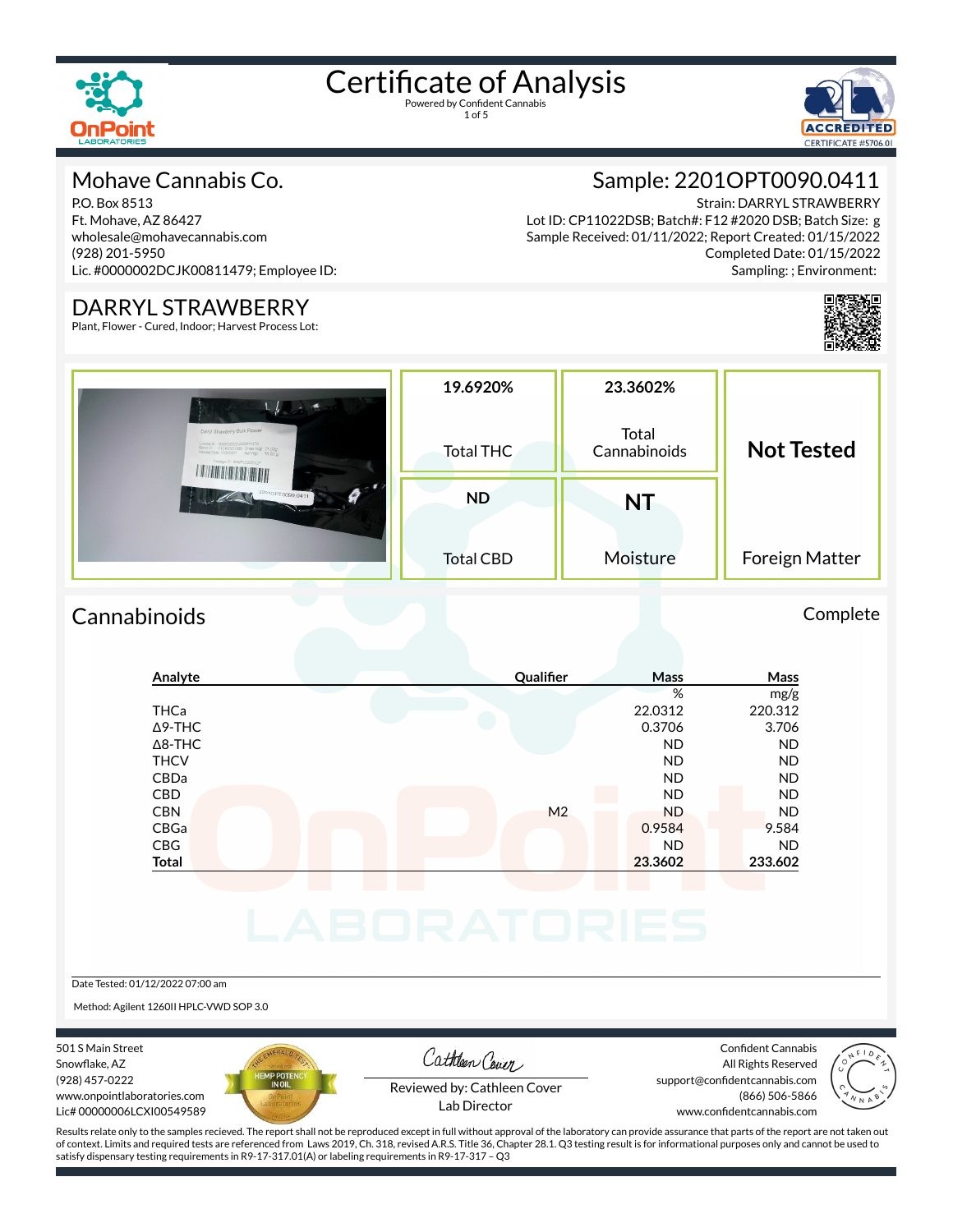

2 of 5



#### Mohave Cannabis Co.

P.O. Box 8513 Ft. Mohave, AZ 86427 wholesale@mohavecannabis.com (928) 201-5950 Lic. #0000002DCJK00811479; Employee ID:

#### DARRYL STRAWBERRY

Plant, Flower - Cured, Indoor; Harvest Process Lot:

#### **Terpenes**



Lot ID: CP11022DSB; Batch#: F12 #2020 DSB; Batch Size: g Sample Received: 01/11/2022; Report Created: 01/15/2022 Completed Date: 01/15/2022 Sampling: ; Environment:



| Analyte                | Qualifier | LOO    | Limit | <b>Mass</b>                               | <b>Status</b> |
|------------------------|-----------|--------|-------|-------------------------------------------|---------------|
|                        |           | %      | %     | %                                         |               |
| β-Caryophyllene        |           | 0.0400 |       | 0.4918                                    | <b>Tested</b> |
| δ-Limonene             |           | 0.0400 |       | 0.3049                                    | <b>Tested</b> |
| $\alpha$ -Humulene     |           | 0.0400 |       | 0.2146                                    | <b>Tested</b> |
| Linalool               |           | 0.0400 |       | 0.2114                                    | <b>Tested</b> |
| Endo-Fenchyl Alcohol   |           | 0.0400 |       | 0.0921                                    | <b>Tested</b> |
| α-Bisabolol            |           | 0.0400 |       | 0.0669                                    | <b>Tested</b> |
| $\alpha$ -Pinene       |           | 0.0400 |       | 0.0633                                    | <b>Tested</b> |
| β-Pinene               |           | 0.0400 |       | 0.0553                                    | <b>Tested</b> |
| $\alpha$ -Terpineol    |           | 0.0400 |       | 0.0484                                    | <b>Tested</b> |
| 1.4-Cineole            |           | 0.0400 |       | <b>ND</b>                                 | <b>Tested</b> |
| 3-Carene               |           | 0.0400 |       | <b>ND</b>                                 | <b>Tested</b> |
| $\alpha$ -Cedrene      |           | 0.0400 |       | <b>ND</b>                                 | Tested        |
| $\alpha$ -Phellandrene |           | 0.0400 |       | <b>ND</b>                                 | <b>Tested</b> |
| $\alpha$ -Terpinene    |           | 0.0400 |       | <b>ND</b>                                 | <b>Tested</b> |
| β-Myrcene              |           | 0.0400 |       | <loq< td=""><td><b>Tested</b></td></loq<> | <b>Tested</b> |
| Borneol                |           | 0.0400 |       | <loq< td=""><td><b>Tested</b></td></loq<> | <b>Tested</b> |
| Camphene               |           | 0.0400 |       | <b>ND</b>                                 | <b>Tested</b> |
| Camphor                |           | 0.0400 |       | <b>ND</b>                                 | <b>Tested</b> |
| Caryophyllene Oxide    |           | 0.0400 |       | <b>ND</b>                                 | <b>Tested</b> |
| Cedrol                 |           | 0.0400 |       | <b>ND</b>                                 | <b>Tested</b> |
| cis-Nerolidol          |           | 0.0400 |       | <b>ND</b>                                 | <b>Tested</b> |
| cis-Ocimene            |           | 0.0400 |       | <loq< td=""><td><b>Tested</b></td></loq<> | <b>Tested</b> |
| Eucalyptol             |           | 0.0400 |       | <b>ND</b>                                 | <b>Tested</b> |
| Farnesene              |           | 0.0400 |       | <b>ND</b>                                 | <b>Tested</b> |
| Fenchone               |           | 0.0400 |       | <b>ND</b>                                 | <b>Tested</b> |
| y-Terpinene            |           | 0.0400 |       | <b>ND</b>                                 | <b>Tested</b> |
| y-Terpineol            |           | 0.0400 |       | <b>ND</b>                                 | Tested        |
| Geraniol               |           | 0.0400 |       | <b>ND</b>                                 | Tested        |
| <b>Geranyl Acetate</b> |           | 0.0400 |       | <b>ND</b>                                 | <b>Tested</b> |
| Guaiol                 |           | 0.0400 |       | <b>ND</b>                                 | <b>Tested</b> |
| Isoborneol             |           | 0.0400 |       | <b>ND</b>                                 | <b>Tested</b> |
| Isopulegol             |           | 0.0400 |       | <b>ND</b>                                 | <b>Tested</b> |
| Menthol                |           | 0.0400 |       | <b>ND</b>                                 | <b>Tested</b> |
| Nerol                  |           | 0.0400 |       | <b>ND</b>                                 | <b>Tested</b> |
| Ocimene                |           | 0.0400 |       | <b>ND</b>                                 | <b>Tested</b> |
| Pulegone               |           | 0.0400 |       | <b>ND</b>                                 | <b>Tested</b> |
| Sabinene               |           | 0.0400 |       | <b>ND</b>                                 | <b>Tested</b> |
| Sabinene Hydrate       |           | 0.0400 |       | <b>ND</b>                                 | Tested        |
| Terpinolene            |           | 0.0400 |       | <b>ND</b>                                 | <b>Tested</b> |
| Valencene              |           | 0.0400 |       | <b>ND</b>                                 | <b>Tested</b> |

#### Primary Aromas



Total Terpenes

Date Tested: 01/11/2022 12:00 am

Method: Agilent Intuvo 9000 gas chromatography direct injection

501 S Main Street

Snowflake, AZ (928) 457-0222 www.onpointlaboratories.com Lic# 00000006LCXI00549589

Cathleen Cover

Confident Cannabis All Rights Reserved support@confidentcannabis.com (866) 506-5866



Reviewed by: Cathleen Cover Lab Director

www.confidentcannabis.com

Results relate only to the samples recieved. The report shall not be reproduced except in full without approval of the laboratory can provide assurance that parts of the report are not taken out of context. Limits and required tests are referenced from Laws 2019, Ch. 318, revised A.R.S. Title 36, Chapter 28.1. Q3 testing result is for informational purposes only and cannot be used to satisfy dispensary testing requirements in R9-17-317.01(A) or labeling requirements in R9-17-317 – Q3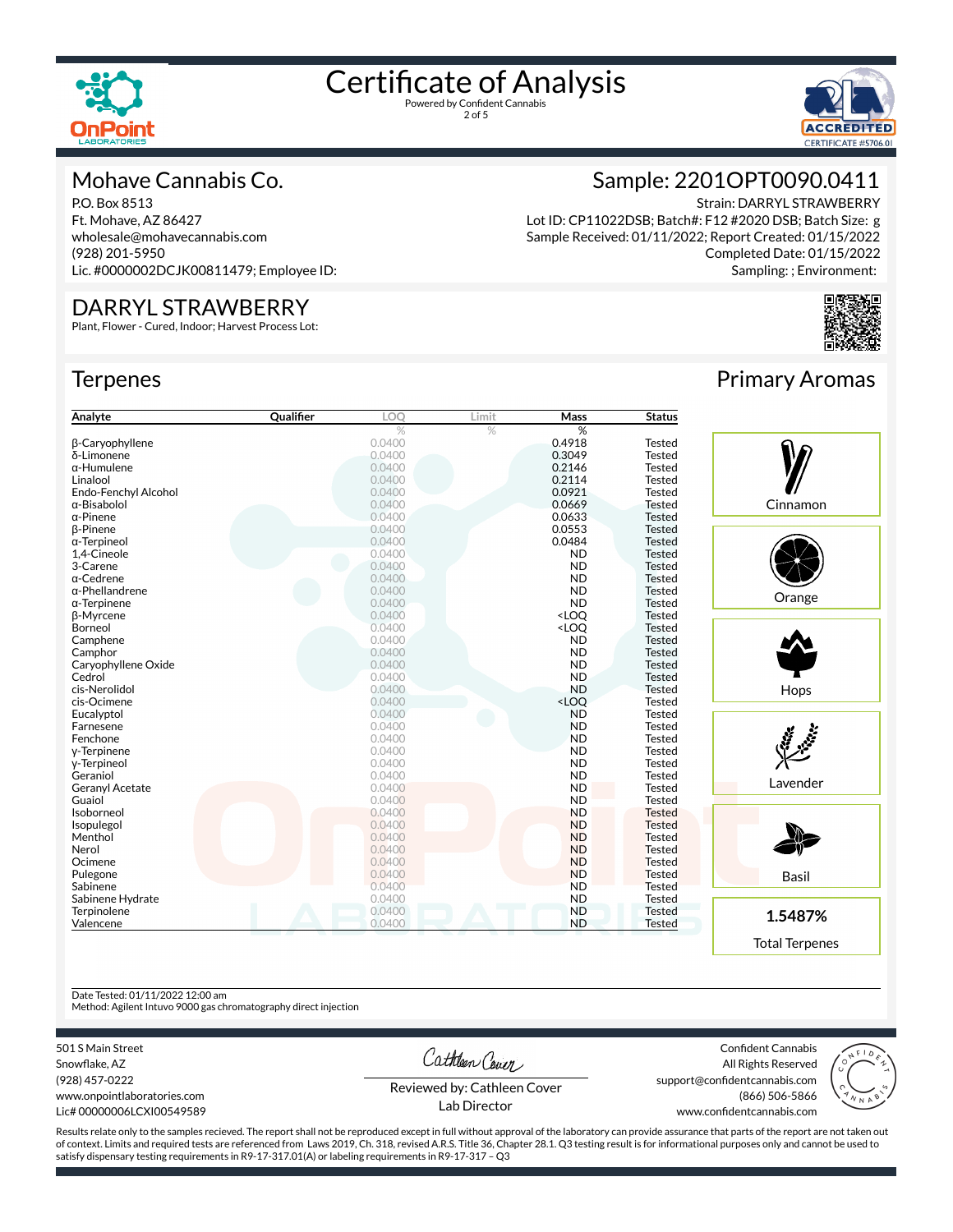

3 of 5



#### Mohave Cannabis Co.

P.O. Box 8513 Ft. Mohave, AZ 86427 wholesale@mohavecannabis.com (928) 201-5950 Lic. #0000002DCJK00811479; Employee ID:

#### DARRYL STRAWBERRY

Plant, Flower - Cured, Indoor; Harvest Process Lot:

#### Microbials Pass



Strain: DARRYL STRAWBERRY Lot ID: CP11022DSB; Batch#: F12 #2020 DSB; Batch Size: g Sample Received: 01/11/2022; Report Created: 01/15/2022 Completed Date: 01/15/2022 Sampling: ; Environment:



| Analyte                                                                                                                                                                                            | Qualifier                                   | Limit                          | <b>Units</b>                                         | <b>Status</b> |
|----------------------------------------------------------------------------------------------------------------------------------------------------------------------------------------------------|---------------------------------------------|--------------------------------|------------------------------------------------------|---------------|
|                                                                                                                                                                                                    |                                             | CFU/g                          | CFU/g                                                |               |
| Aspergillus<br>E. Coli                                                                                                                                                                             |                                             | Not Detected in 1g<br>100.0000 | <b>ND</b><br><b>ND</b>                               | Pass<br>Pass  |
| Salmonella                                                                                                                                                                                         |                                             | Not Detected in 1g             | <b>ND</b>                                            | Pass          |
|                                                                                                                                                                                                    |                                             |                                |                                                      |               |
|                                                                                                                                                                                                    |                                             |                                |                                                      |               |
|                                                                                                                                                                                                    |                                             |                                |                                                      |               |
|                                                                                                                                                                                                    |                                             |                                |                                                      |               |
|                                                                                                                                                                                                    |                                             |                                |                                                      |               |
|                                                                                                                                                                                                    |                                             |                                |                                                      |               |
|                                                                                                                                                                                                    |                                             |                                |                                                      |               |
|                                                                                                                                                                                                    |                                             |                                |                                                      |               |
|                                                                                                                                                                                                    |                                             |                                |                                                      |               |
|                                                                                                                                                                                                    |                                             |                                |                                                      |               |
|                                                                                                                                                                                                    |                                             |                                |                                                      |               |
|                                                                                                                                                                                                    |                                             |                                |                                                      |               |
|                                                                                                                                                                                                    |                                             |                                |                                                      |               |
|                                                                                                                                                                                                    |                                             |                                |                                                      |               |
|                                                                                                                                                                                                    |                                             |                                |                                                      |               |
|                                                                                                                                                                                                    |                                             |                                |                                                      |               |
|                                                                                                                                                                                                    |                                             |                                |                                                      |               |
|                                                                                                                                                                                                    |                                             |                                |                                                      |               |
|                                                                                                                                                                                                    | LABORATORIES                                |                                |                                                      |               |
|                                                                                                                                                                                                    |                                             |                                |                                                      |               |
|                                                                                                                                                                                                    |                                             |                                |                                                      |               |
| Date Tested: 01/12/2022 12:00 am                                                                                                                                                                   |                                             |                                |                                                      |               |
| Method: BioRad qPCR                                                                                                                                                                                |                                             |                                |                                                      |               |
|                                                                                                                                                                                                    |                                             |                                |                                                      |               |
| 501 S Main Street                                                                                                                                                                                  | Cathleen Cover                              |                                | <b>Confident Cannabis</b>                            |               |
| Snowflake, AZ<br>MICROBIAL 2<br>SALMONELLA<br>(928) 457-0222                                                                                                                                       |                                             |                                | All Rights Reserved<br>support@confidentcannabis.com |               |
| www.onpointlaboratories.com                                                                                                                                                                        | Reviewed by: Cathleen Cover<br>Lab Director |                                | (866) 506-5866                                       |               |
| Lic# 00000006LCXI00549589                                                                                                                                                                          |                                             |                                | www.confidentcannabis.com                            |               |
| Results relate only to the samples recieved. The report shall not be reproduced except in full without approval of the laboratory can provide assurance that parts of the report are not taken out |                                             |                                |                                                      |               |

Results relate only to the samples recieved. The report shall not be reproduced except in full without approval of the laboratory can provide assurance that parts of the report are not taken out of context. Limits and required tests are referenced from Laws 2019, Ch. 318, revised A.R.S. Title 36, Chapter 28.1. Q3 testing result is for informational purposes only and cannot be used to satisfy dispensary testing requirements in R9-17-317.01(A) or labeling requirements in R9-17-317 – Q3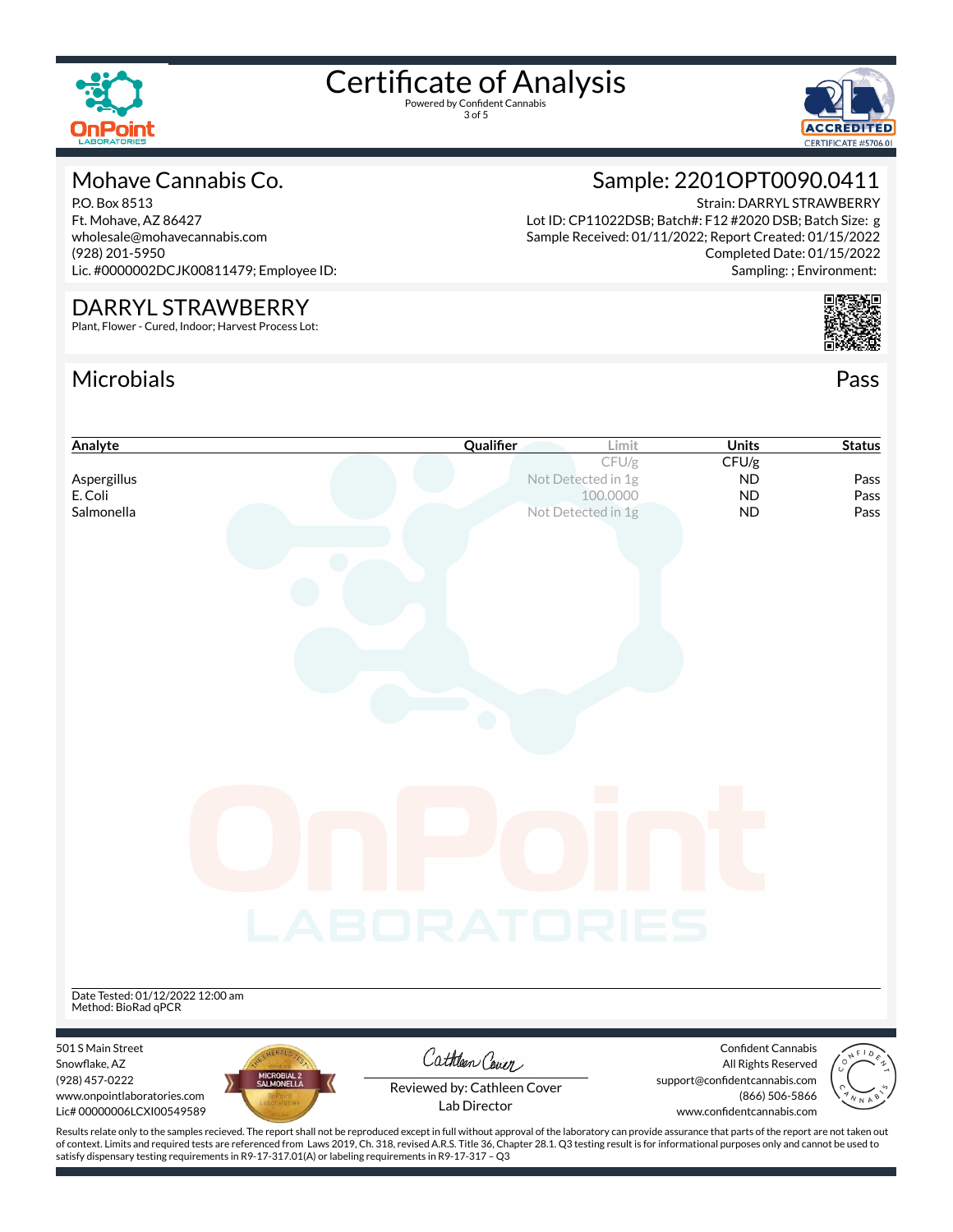

4 of 5



#### Mohave Cannabis Co.

P.O. Box 8513 Ft. Mohave, AZ 86427 wholesale@mohavecannabis.com (928) 201-5950 Lic. #0000002DCJK00811479; Employee ID:

#### DARRYL STRAWBERRY

Plant, Flower - Cured, Indoor; Harvest Process Lot:

### Heavy Metals **Pass**

### Sample: 2201OPT0090.0411

Strain: DARRYL STRAWBERRY Lot ID: CP11022DSB; Batch#: F12 #2020 DSB; Batch Size: g Sample Received: 01/11/2022; Report Created: 01/15/2022 Completed Date: 01/15/2022 Sampling: ; Environment:



|                                  | Analyte                                                                                                                                                                                            | Qualifier           | Mass                                                                     | LOQ    | Limit   | <b>Status</b>                 |       |
|----------------------------------|----------------------------------------------------------------------------------------------------------------------------------------------------------------------------------------------------|---------------------|--------------------------------------------------------------------------|--------|---------|-------------------------------|-------|
|                                  |                                                                                                                                                                                                    |                     | PPB                                                                      | PPB    | PPB     |                               |       |
|                                  | Arsenic                                                                                                                                                                                            |                     | <loq< th=""><th>200.00</th><th>400.00</th><th>Pass</th><th></th></loq<>  | 200.00 | 400.00  | Pass                          |       |
|                                  | Cadmium                                                                                                                                                                                            |                     | <loq< th=""><th>200.00</th><th>400.00</th><th>Pass</th><th></th></loq<>  | 200.00 | 400.00  | Pass                          |       |
|                                  | Lead                                                                                                                                                                                               | V <sub>1</sub>      | <loq< th=""><th>500.00</th><th>1000.00</th><th>Pass</th><th></th></loq<> | 500.00 | 1000.00 | Pass                          |       |
|                                  | Mercury                                                                                                                                                                                            | V <sub>1</sub>      | <loq< th=""><th>600.00</th><th>1200.00</th><th>Pass</th><th></th></loq<> | 600.00 | 1200.00 | Pass                          |       |
|                                  |                                                                                                                                                                                                    |                     |                                                                          |        |         |                               |       |
|                                  |                                                                                                                                                                                                    |                     |                                                                          |        |         |                               |       |
|                                  |                                                                                                                                                                                                    |                     |                                                                          |        |         |                               |       |
|                                  |                                                                                                                                                                                                    |                     |                                                                          |        |         |                               |       |
|                                  |                                                                                                                                                                                                    |                     |                                                                          |        |         |                               |       |
|                                  |                                                                                                                                                                                                    |                     |                                                                          |        |         |                               |       |
|                                  |                                                                                                                                                                                                    |                     |                                                                          |        |         |                               |       |
|                                  |                                                                                                                                                                                                    |                     |                                                                          |        |         |                               |       |
|                                  |                                                                                                                                                                                                    |                     |                                                                          |        |         |                               |       |
|                                  |                                                                                                                                                                                                    |                     |                                                                          |        |         |                               |       |
|                                  |                                                                                                                                                                                                    |                     |                                                                          |        |         |                               |       |
|                                  |                                                                                                                                                                                                    |                     |                                                                          |        |         |                               |       |
|                                  |                                                                                                                                                                                                    |                     |                                                                          |        |         |                               |       |
|                                  |                                                                                                                                                                                                    |                     |                                                                          |        |         |                               |       |
|                                  |                                                                                                                                                                                                    |                     |                                                                          |        |         |                               |       |
|                                  |                                                                                                                                                                                                    |                     |                                                                          |        |         |                               |       |
|                                  |                                                                                                                                                                                                    |                     |                                                                          |        |         |                               |       |
|                                  |                                                                                                                                                                                                    |                     |                                                                          |        |         |                               |       |
|                                  |                                                                                                                                                                                                    |                     |                                                                          |        |         |                               |       |
|                                  |                                                                                                                                                                                                    |                     |                                                                          |        |         |                               |       |
|                                  |                                                                                                                                                                                                    |                     |                                                                          |        |         |                               |       |
|                                  |                                                                                                                                                                                                    | <b>LABORATORIES</b> |                                                                          |        |         |                               |       |
|                                  |                                                                                                                                                                                                    |                     |                                                                          |        |         |                               |       |
|                                  |                                                                                                                                                                                                    |                     |                                                                          |        |         |                               |       |
|                                  |                                                                                                                                                                                                    |                     |                                                                          |        |         |                               |       |
| Date Tested: 01/12/2022 12:00 am |                                                                                                                                                                                                    |                     |                                                                          |        |         |                               |       |
| Method: Agilent 7800 ICP MS      |                                                                                                                                                                                                    |                     |                                                                          |        |         |                               |       |
|                                  |                                                                                                                                                                                                    |                     |                                                                          |        |         |                               |       |
| 501 S Main Street                |                                                                                                                                                                                                    |                     |                                                                          |        |         | Confident Cannabis            |       |
| Snowflake, AZ                    |                                                                                                                                                                                                    |                     | Cathleen Cover                                                           |        |         | All Rights Reserved           |       |
| (928) 457-0222                   | HEAVY METALS<br>IN HEMP OIL                                                                                                                                                                        |                     | Reviewed by: Cathleen Cover                                              |        |         | support@confidentcannabis.com |       |
| www.onpointlaboratories.com      |                                                                                                                                                                                                    |                     | Lab Director                                                             |        |         | (866) 506-5866                | N N A |
| Lic# 00000006LCXI00549589        |                                                                                                                                                                                                    |                     |                                                                          |        |         | www.confidentcannabis.com     |       |
|                                  | Results relate only to the samples recieved. The report shall not be reproduced except in full without approval of the laboratory can provide assurance that parts of the report are not taken out |                     |                                                                          |        |         |                               |       |

of context. Limits and required tests are referenced from Laws 2019, Ch. 318, revised A.R.S. Title 36, Chapter 28.1. Q3 testing result is for informational purposes only and cannot be used to satisfy dispensary testing requirements in R9-17-317.01(A) or labeling requirements in R9-17-317 – Q3